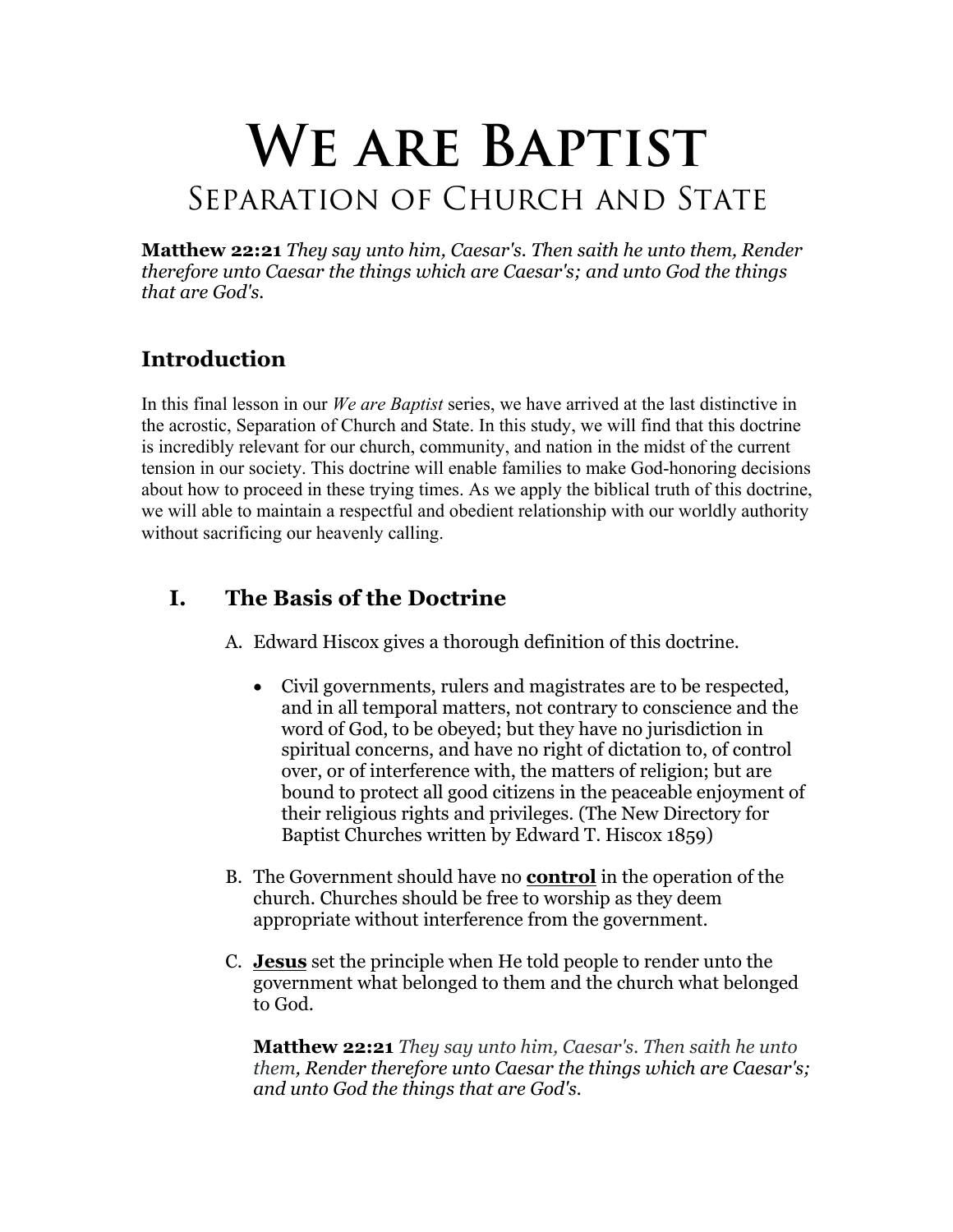- 1. Taxes belong to the government. These are mandatory.
- 2. Tithes belong to the church. These are voluntary.
- D. All men will stand before God and give account **alone**. If they are alone in this account, then they ought to have the right to choose how they worship.

**Hebrews 9:27** *And as it is appointed unto men once to die, but after this the judgment:*

**2 Corinthians 5:10** *For we must all appear before the judgment seat of Christ; that every one may receive the things done in his body, according to that he hath done, whether it be good or bad.*

## **II. The Baptist Influence in Religious Liberty in America**

A. Wikipedia includes the history of separation of church and state:

*"Separation of church and state" is a legal principle in the United States, which is related to, but not found within, the First Amendment to the United States Constitution, in the Bill of Rights. The First Amendment reads: "Congress shall make no law respecting an establishment of religion, or prohibiting the free exercise thereof..."*

*The principle is paraphrased from Thomas Jefferson's "separation between Church & State." It has been used to express the understandings of the intent and function of this amendment, which allows freedom of religion. It is generally traced to a January 1, 1802, letter by Thomas Jefferson, addressed to the Danbury Baptist Association in Connecticut, and published in a Massachusetts newspaper.*

#### *Jefferson wrote,*

*Believing with you that religion is a matter which lies solely between Man & his God, that he owes account to none other for his faith or his worship, that the legitimate powers of government reach actions only, & not opinions, I contemplate with sovereign reverence that act of the whole American people which declared that their legislature should "make no law respecting an establishment of religion, or prohibiting the free exercise thereof," thus building a wall of separation between Church & State.*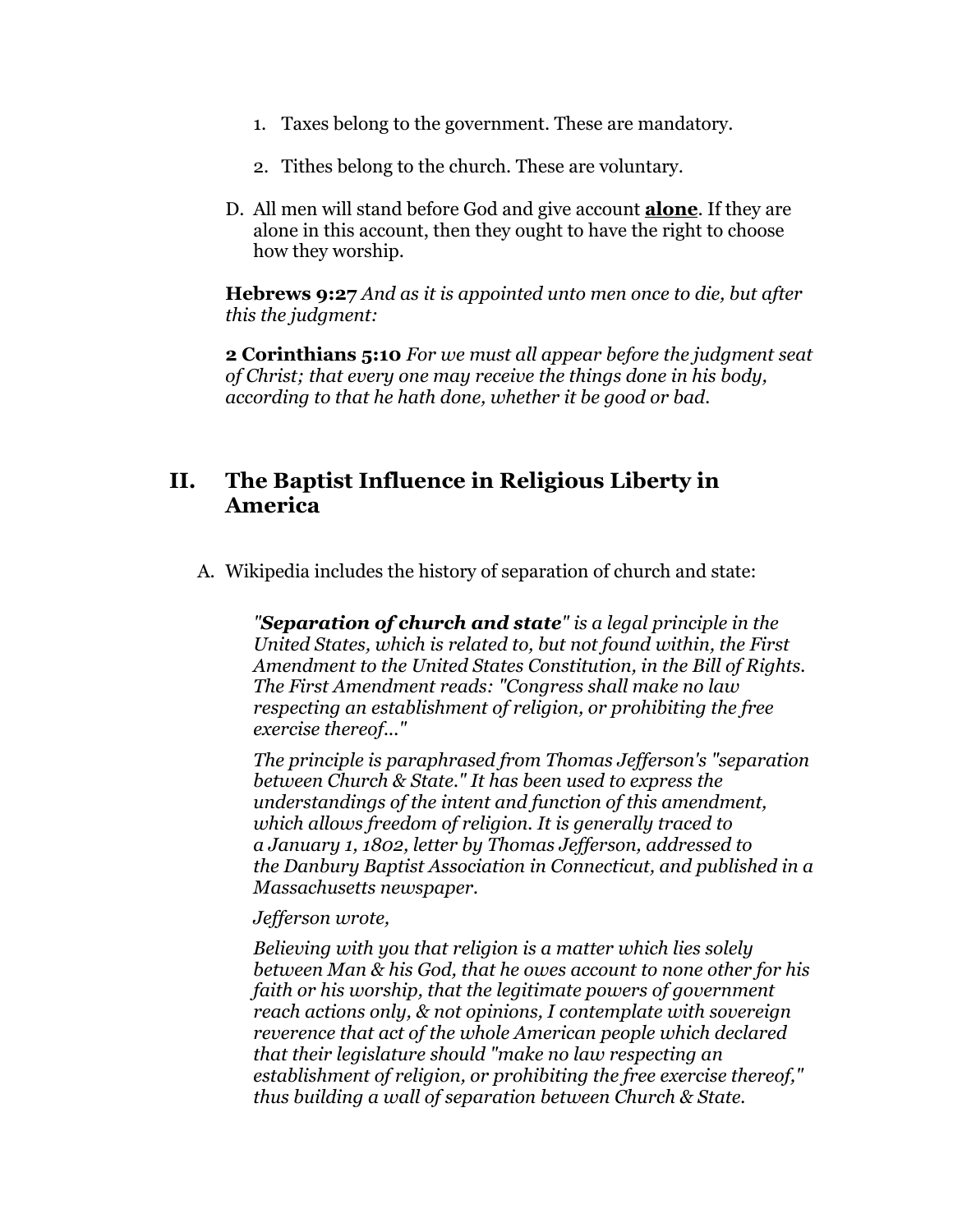*Adhering to this expression of the supreme will of the nation in behalf of the rights of conscience, I shall see with sincere satisfaction the progress of those sentiments which tend to restore to man all his natural rights, convinced he has no natural right in opposition to his social duties."[1]*

*Jefferson reflects other thinkers, including Roger Williams, a Baptist Dissenter and founder of Providence, Rhode Island. In 1644, he wrote:*

*When they [the Church] have opened a gap in the hedge or wall of separation between the garden of the church and the wilderness of the world, God hath ever broke down the wall itself, removed the Candlestick, etc., and made His Garden a wilderness as it is this day. And that therefore if He will ever please to restore His garden and paradise again, it must of necessity be walled in peculiarly unto Himself from the world, and all that be saved out of the world are to be transplanted out of the wilderness of the World.[2]*

*In keeping with the lack of an established state religion in the United States, unlike in many European nations at the time, Article Six of the United States Constitution specifies that "no religious Test shall ever be required as a Qualification to any Office or public Trust under the United States."*

*Jefferson's metaphor of a wall of separation has been cited repeatedly by the U.S. Supreme Court. In Reynolds v. United States (1879) the Court wrote that Jefferson's comments "may be accepted almost as an authoritative declaration of the scope and effect of the [First] Amendment." In Everson v. Board of Education (1947), Justice Hugo Black wrote: "In the words of Thomas Jefferson, the clause against establishment of religion by law was intended to erect a wall of separation between church and state."*

B. Timon Cline writes in his article on Baptist and religious freedom several distinctive truths:

*Henry C. Vedder, in his Baptists and Liberty of Conscience (1884), proudly declared that the "glory of Baptists" was that they were the first to advocate religious liberty for all people. B.H. Carroll, founding president of Southwestern Theological Seminary, echoed this sentiment in his sermons outlining distinctive Baptist principles. Are these claims legitimate or self-interested posturing? Upon reviewing the unique contributions of Baptists to the Western tradition of freedom of speech and religion, it becomes apparent that Vedder and Carroll were on to something. Indeed, Baptists were among the first to argue against government censorship and religious coercion, something for which most*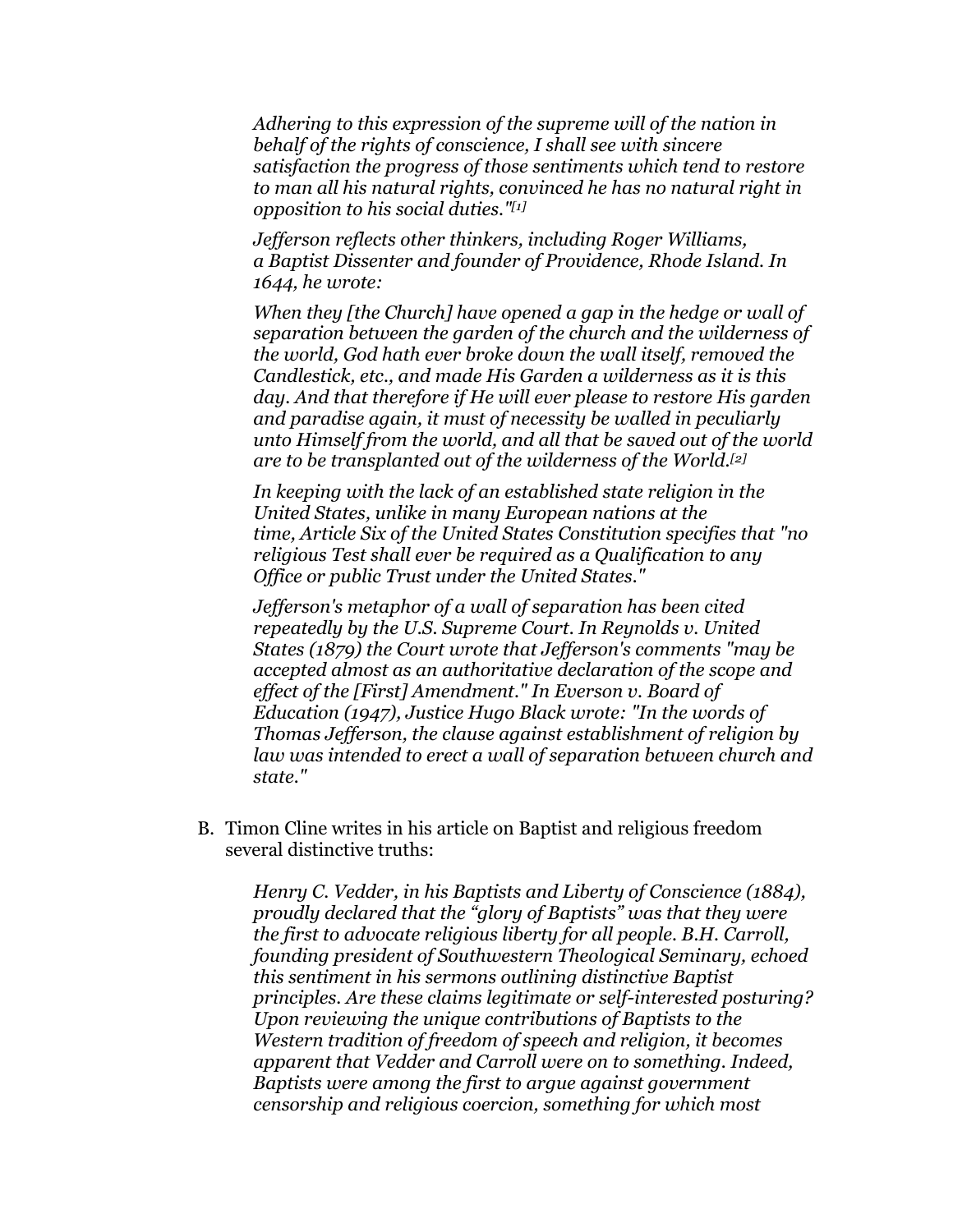*historical accounts of the subject do not afford early Baptists credit.*

*Most accounts of the development of the Western political theory look to figures like John Milton, John Locke, Thomas Jefferson, or James Madison as the chief architects of modern conceptions of liberty. In one respect this tendency is appropriate, but it does not tell the whole story.*

*Modern Baptists have a vested interest in drawing attention to the significant role Baptists played in the development of religious liberty, telling the whole story, as it were. Ignoring this facet of the Baptist tradition is to dishonor the lineage of early Baptist figures who suffered for liberty of conscience, speech, and religion. To rediscover this aspect of Baptist heritage one must begin with the very inception of the English separatists of the 17th century.*

- *1. Thomas Helwys 1612 publication "A Short Declaration of the Mystery of Iniquity – was an appeal to King James 1 for liberty of conscience for all citizens of faith. It marks the first real defense of religious liberty and freedom of conscience published on English soil. He was thrown into prison for this book and died four years later.*
- *2. The First London Baptist Confession (1644/1646) declared it the duty of magistrates "to tender the liberty of men's' conscience," and therefore not require citizens to violate such. [23] The General Confession of 1660 declared that "it is the will, and mind of god (in these Gospel times) that all men should have the free liberty of their own Consciences in matters of Religion, or Worship, without the least oppression, or persecution."[24]*
- *3. While in England to obtain a patent to unite the settlements in Rhode Island, Roger Williams, founder of the First Baptist Church in America, penned The Bloudy Tenet of Persecution for Cause of Conscience, drawn from the ideas of John Murton. The following year, Williams returned to his colony of "soul liberty," and ultimately influenced the discourse on religious liberty thenceforth.[27]*
- *4. Figures like Obadiah Holmes, Isaac Backus, and John Leland championed the cause of "soul freedom" all across New England and Virginia in the lead up to the American Revolution. Their basic polemic was that religious freedom is not a spoil of politics, to be divvied out to—and defined by—the highest bidder. Rather, religious freedom is a transcendent*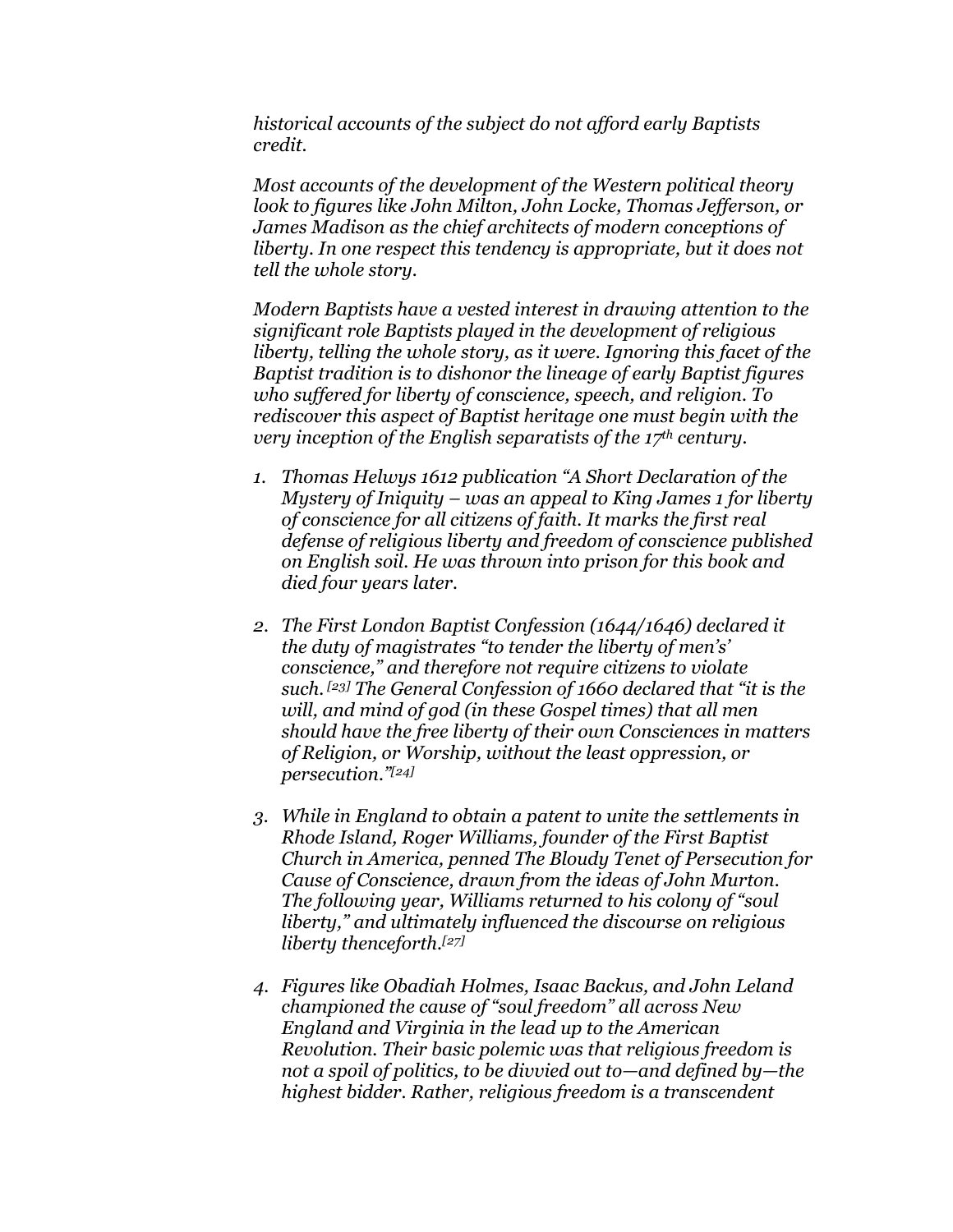*right, acknowledged by government, but impossible to legislate into, or out of, existence. "[R]eligion," Backus noted, "is a voluntary obedience unto God which therefore force cannot promote."[30]*

*5. No discussion of religious liberty is complete without some mention of the Danbury Baptists and their correspondence with Thomas Jefferson. As should be apparent now, their stance was not novel in the context of historical Baptist principles. That faithful group of Connecticut Baptists was merely guarding an inherited soteriological and anthropological pillar of their faith. "Our sentiments are uniformly on the side of religious liberty: that Religion is at all times and places a matter between God and individuals, that no man ought to suffer in name, person, or effects on account of his religious opinions, [and] that the legitimate power of civil government extends no further than to punish the man who works ill to his neighbor."[32]*

### **III. The Principles of Separation of Church and State**

A. The government is to be **obeyed** in matters not applying to religion.

**Romans 13:1-7** *Let every soul be subject unto the higher powers. For there is no power but of God: the powers that be are ordained of God. Whosoever therefore resisteth the power, resisteth the ordinance of God: and they that resist shall receive to themselves damnation. For rulers are not a terror to good works, but to the evil. Wilt thou then not be afraid of the power? do that which is good, and thou shalt have praise of the same: For he is the minister of God to thee for good. But if thou do that which is evil, be afraid; for he beareth not the sword in vain: for he is the minister of God, a revenger to execute wrath upon him that doeth evil. Wherefore ye must needs be subject, not only for wrath, but also for conscience sake. For for this cause pay ye tribute also: for they are God's ministers, attending continually upon this very thing. Render therefore to all their dues: tribute to whom tribute is due; custom to whom custom; fear to whom fear; honour to whom honour.*

**1 Peter 2:13-17** *Submit yourselves to every ordinance of man for the Lord's sake: whether it be to the king, as supreme; Or unto governors, as unto them that are sent by him for the punishment of evildoers, and for the praise of them that do well. For so is the will*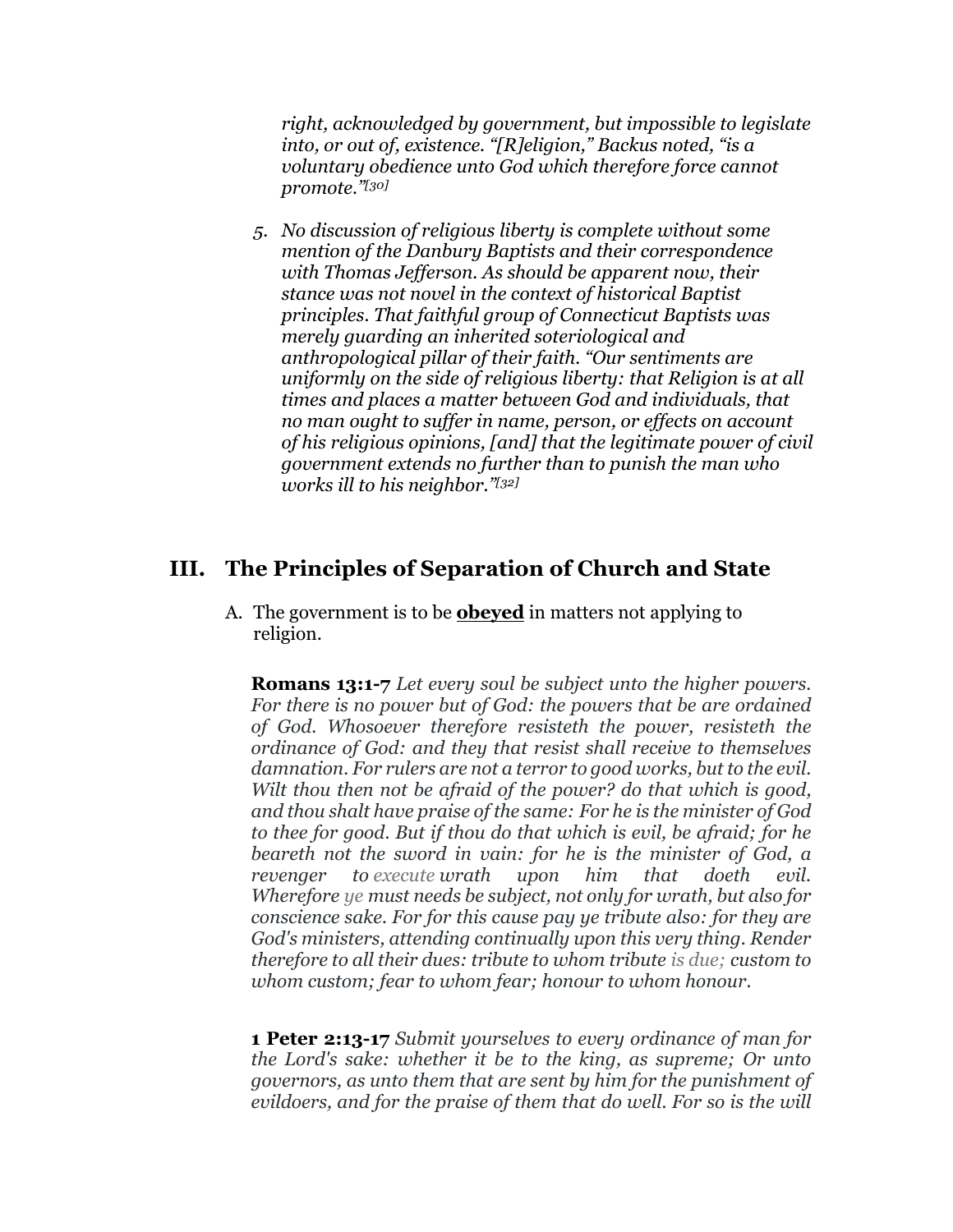*of God, that with well doing ye may put to silence the ignorance of foolish men: As free, and not using your liberty for a cloke of maliciousness, but as the servants of God. Honour all men. Love the brotherhood. Fear God. Honour the king.*

**Titus 3:1-2** *Put them in mind to be subject to principalities and powers, to obey magistrates, to be ready to every good work, To speak evil of no man, to be no brawlers, but gentle, shewing all meekness unto all men.*

- 1. There was clear teaching in the New Testament that we are to submit to the government in areas that do not contradict our conscience and clear teachings of Scripture.
- 2. Our approach is not to fight, but in meekness to follow. The Christian was not to be the violent group in society, but the one who helped make the community stronger and better.
- 3. Freedom of religion is not freedom to do what we want void of the law and government on every matter.
- Some religions are taking this separation too far and acting as though they do not have to do anything the government says that they don't like. This is not biblical.
- 4. We can only disobey when the government clearly contradicts, not our preferences, but biblical commands.
	- a. The three Hebrew children in the book of Daniel refused to bow to the idol because it would break God's command not to worship any other idol.
	- b. Daniel kept praying to Jehovah even when there was a command not to pray to any other god.
	- c. The disciples kept preaching the gospel, even after they were told to stop.
- B. We have more religious **freedoms** than most countries.
	- 1. Our brothers and sisters in many countries cannot meet the way we do or practice openly because of restrictions.
	- 2. We need to thank the Lord for our freedoms.
	- 3. We need to realize that our freedoms may not always be there.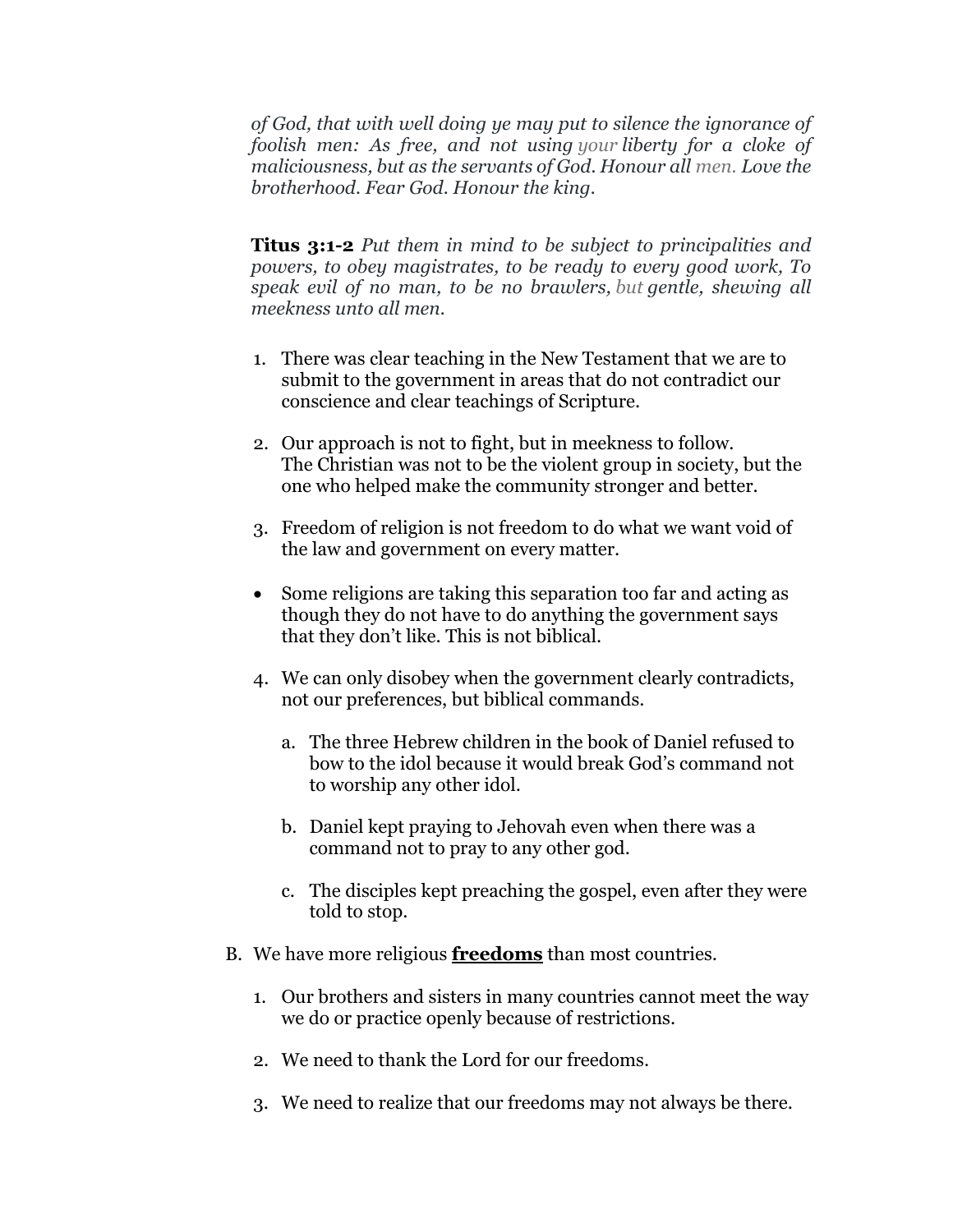- C. There is much more **wisdom** in having a friendly relationship with rulers than to be in opposition to them.
	- 1. You don't have to agree fully with someone to still have a relationship with them and an influence.
	- Example: Missionary Phil Stephens and his illustration about the criminal Roger.
	- 2. Joseph did not agree with the Egyptian ways of worship, but as a friend of the court he was used by God to save his people.
	- 3. Daniel did not agree with the ways of Babylon and the Persians, but as a servant of the court he made a great impact on the future.
	- 4. Missionaries who go in and become friends with the rulers get more done than those who go in and fight them. The same goes for churches in the states.
		- a. If you treat the rulers like enemies, then they will act one.
		- b. God can work through the leaders to open up great doors of opportunity to preach the gospel.
	- 5. I believe we should do everything in our power to find peace. That will not always be possible, but it should be the first avenue of pursuit.
	- 6. We should follow the laws and use them wisely to accomplish God's plans in our lives. Paul used the government regulations to accomplish his goals by appealing legally as a Roman citizen.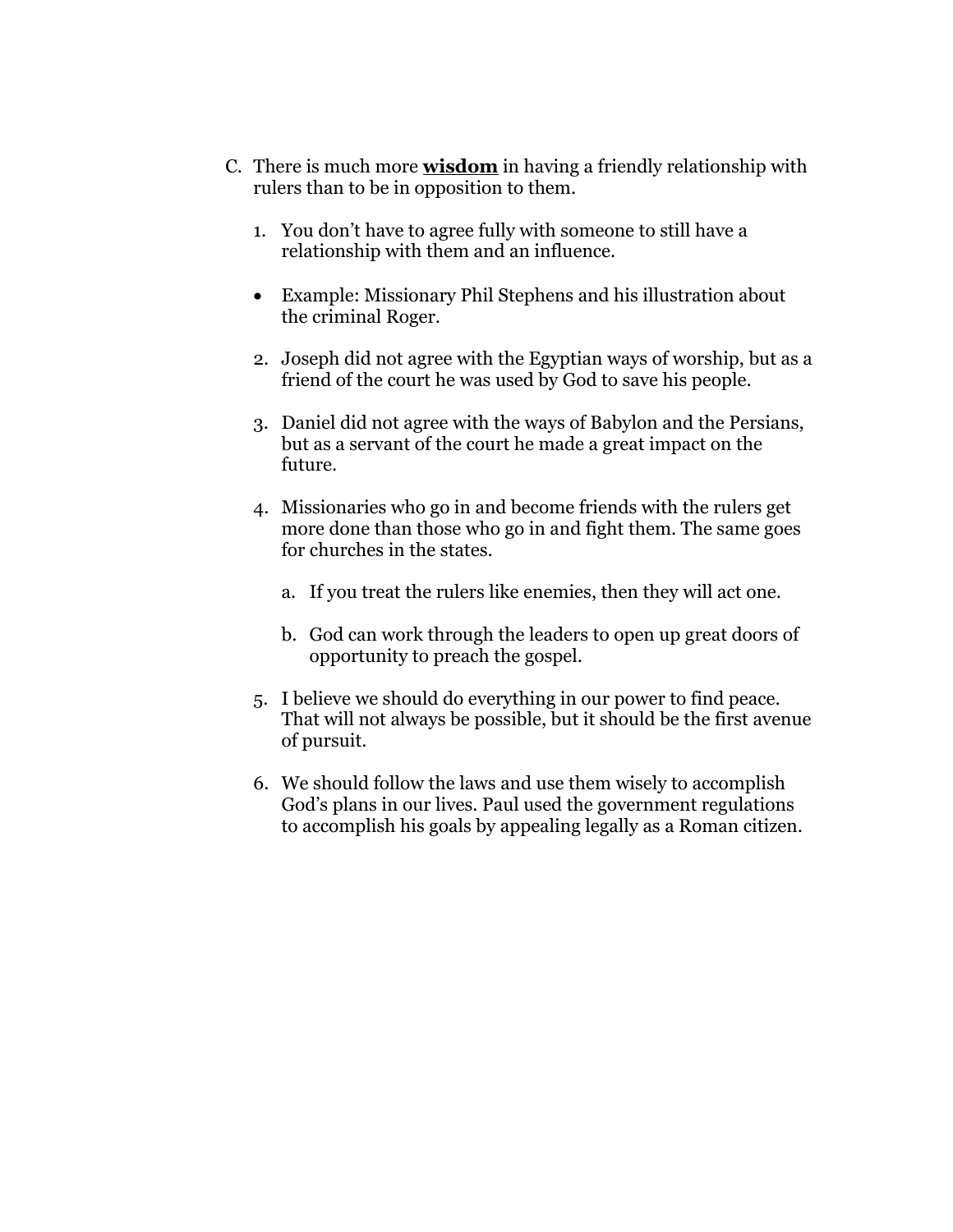#### D. What about the **present** and **future**?

First Amendment:

*"Congress shall make no law respecting an establishment of religion, or prohibiting the free exercise thereof; or abridging the freedom of speech, or of the press; or the right of the people peaceably to assemble, and to petition the government for a redress of grievances."*

- 1. The government cannot mandate legally that churches cannot assemble. This is clearly defined in the First Amendment. They can request and suggest, but legally they cannot force.
- 2. The government can mandate using masks as it does not infringe on our meeting. You may not like it, but it is not a battle I am willing to fight since it does not stop us from meeting.
	- There is no biblical reason to disobey an ordinance just because we don't like it or think it is foolish. It must contradict a clear biblical mandate before we openly oppose it.
- 3. When the government mandates the mark of the beast, we will refuse because that clearly violates Scripture.

**Revelation 13:16-18** *And he causeth all, both small and great, rich and poor, free and bond, to receive a mark in their right hand, or in their foreheads: And that no man might buy or sell, save he that had the mark, or the name of the beast, or the number of his name. Here is wisdom. Let him that hath understanding count the number of the beast: for it is the number of a man; and his number is Six hundred threescore and six.*

4. Although the events happening around us are clear indicators leading to the rule of the anti-Christ, we should still walk in wisdom regarding our responses. Our main goal is to glorify God and to reach the lost. We must not do anything that would distract from our ability to reach the lost with the gospel of Jesus Christ. Whatever sacrifice we must make to see people saved, is a worthwhile sacrifice.